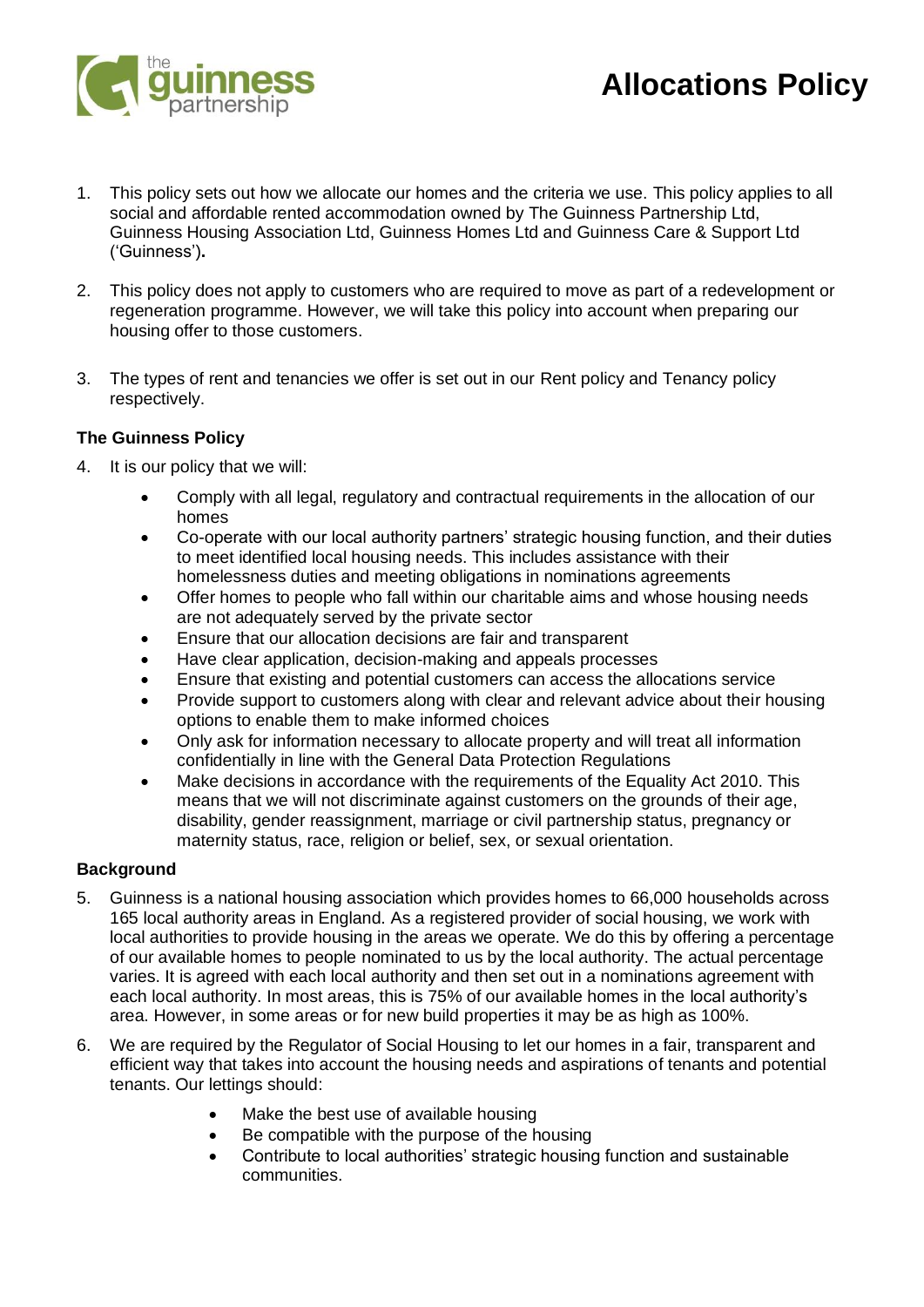

# **Further detail**

The content of this policy is organised as follows:

- **Section A:** Routes into a Guinness home
- **Section B:** Eligibility (including homeowners and Guinness employees)
- **Section C:** Other lettings criteria (local lettings and sensitive lettings)
- **Section D:** The application procedure (including bedroom standard and offers of accommodation)
- **Section E:** Refusing or suspending an application or nomination (including grounds for refusal, and housing violent, sexual and other dangerous offenders)
- **Section F:** Your Choice transfer scheme (including bidding, priorities and selection of applicants)
- **Section G:** Management moves
- **Section H:** Moves due to decanting, redevelopment or a regeneration programme
- **Section I:** Allocations through direct marketing
- **Section J:** Right to review
- **Annex 1** Definitions

# **A: Routes into a Guinness home**

- 7. There are two main routes into a Guinness home:
	- i. Potential tenants will be nominated to us by the local authority
	- ii. Existing tenants wanting to move to another Guinness home will use the Guinness "Your Choice" transfer scheme.
- 8. In addition, other allocation arrangements are in place. These are:
	- Arranging to move an existing tenant in exceptional or urgent circumstances. This is known as a 'management move'
	- Allocating accommodation for specialist housing. This is done in line with specific allocation agreements
	- Allocating accommodation dedicated to members of the armed forces from a waiting list
	- Advertising a property through a letting agent or internet-based lettings service when all other allocations routes have been exhausted; and
	- Co-operating with the Home Office or other government body to provide emergency or other accommodation.

# **B: Eligibility**

# *General eligibility – applies to all housing applicants*

- 9. We will accept applications from anyone aged 16 or over provided they have the right to rent and are habitually resident in the UK, or the Common Travel Area (Channel Islands, the Isle of Man or the Republic of Ireland).
- 10. We will accept housing applications from anyone aged 16 or 17 years provided that a trustee is in place before an offer of accommodation is made. Guinness will not act as a trustee.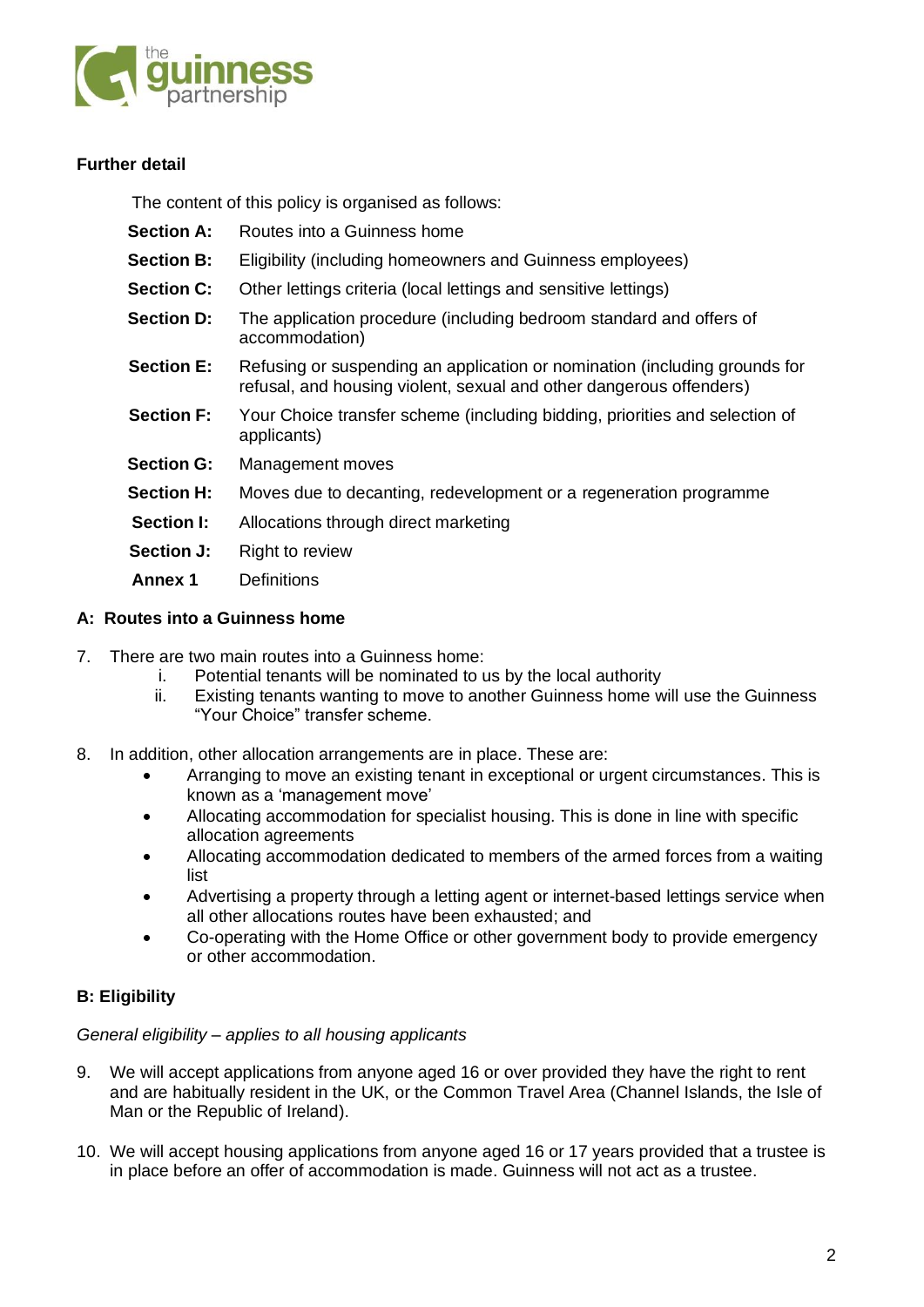

- 11. We will only accept housing applications from someone without mental capacity if the application is for our supported or specialist accommodation and the applicant has a Lasting Power of Attorney (Property) in place or a Court of Protection Deputy has been appointed.
- 12. We will consider applications from certain people from abroad who have the right to rent and fall into one of the following categories:
	- Person with leave to enter or remain and have been awarded refugee, humanitarian protection or discretionary leave in the UK and is not subject to the condition that he or she cannot have recourse to public funds; or
	- Person who has leave to enter or remain in the UK i.e. has indefinite leave to enter or remain this applies as long as they are not subject to any limitation or control. They must be habitually resident in the UK, Channel Islands, the Isle of Man or the Republic of Ireland; or
	- Certain Commonwealth citizens with a right of abode in the UK; or
	- Person who has leave to enter or remain in the UK and is not subject to any limitation or control and who is habitually resident in the UK, Channel Islands, the Isle of Man or the Republic of Ireland;or
	- Person who has been granted humanitarian protection under the immigration rules; or
	- EEA nationals, and their family members, who:
		- − Were granted indefinite leave to enter or remain (also known as settled status) under the EU Settlement Scheme; or
		- − Have acquired limited leave to enter and remain in the UK (also known as pre-settled status) under the EU Settlement Scheme; or
		- − Are lawfully residing in the UK by 31 December 2020, but have still to apply to, or acquire status under, the EU Settlement Scheme before the deadline of 30 June 2021; or
		- − Were frontier working in the UK prior to 31 December 2020.

*Specific eligibility for existing tenants applying to transfer to another Guinness home*

- 13. The following customers are eligible to use the 'Your Choice' transfer scheme:
	- Those who hold an assured, secure or fixed-term tenancy (which, at the time it was granted, was for a duration of 5 or 6 years)
	- Those who are living in Guinness supported accommodation and hold a licence or an assured shorthold tenancy
- 14. The following existing customers are not eligible to use 'Your Choice' transfer scheme:
	- Those who are in the starter period of their tenancy
	- Those who hold an assured shorthold tenancy or a licence other than those detailed in the above paragraph
	- Those who hold a demoted tenancy
	- Those who would be ineligible for social housing; and
	- Where we have agreed with the local authority that they may nominate 100% of applicants to us. In these circumstances the customer would need to apply directly to that local authority.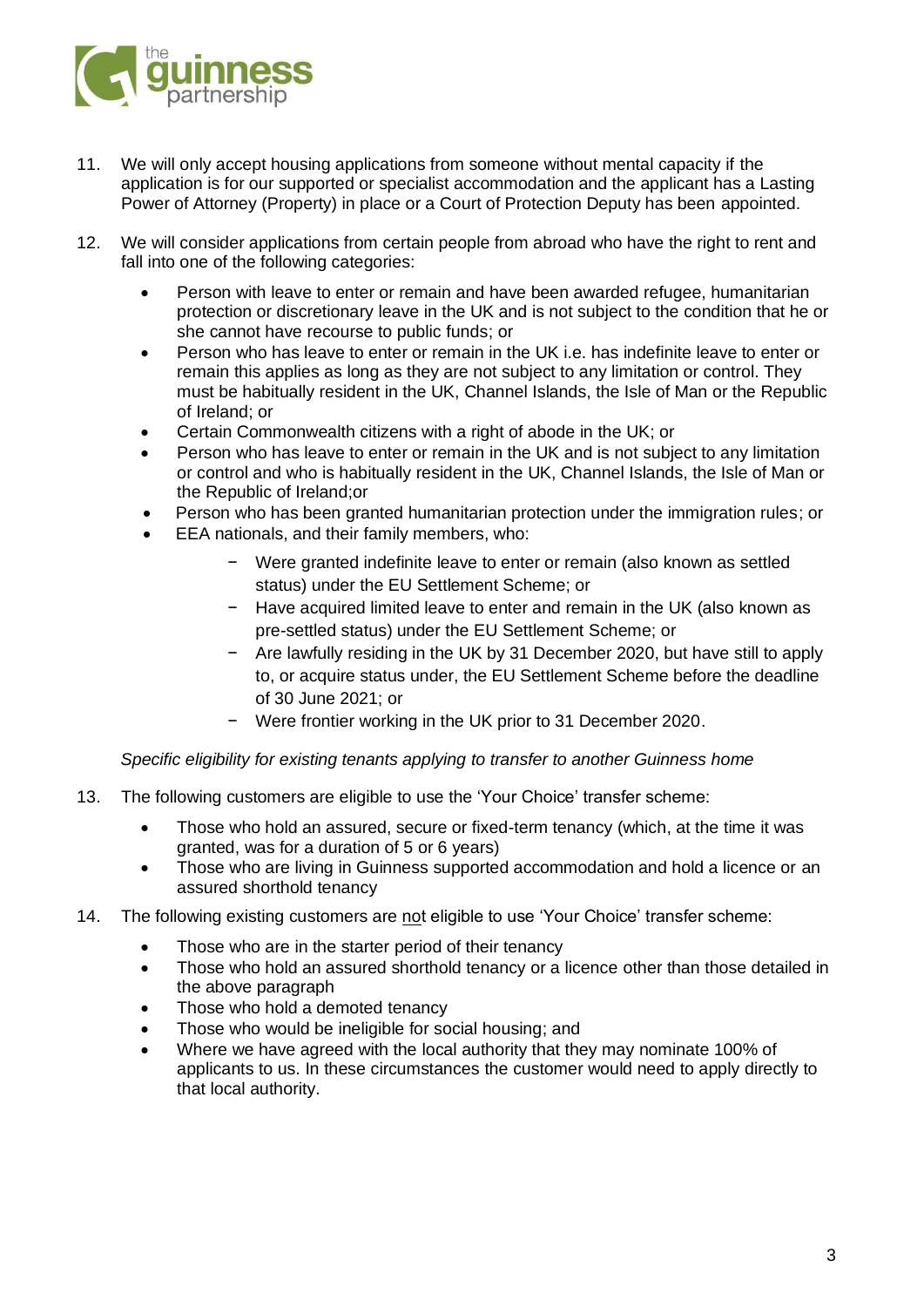

## *Homeowners*

- 15. Except for our extra care or older persons accommodation we do not normally accept applications from homeowners. This applies irrespective of whether or not their home is in the UK or abroad. The exceptions are:
	- If their property has little or no value and they are unable to access housing in the private sector. For example, they are in negative equity.
	- They cannot reside or gain access to their property due to an event which is about to occur. For example, the property is part of bankruptcy proceedings.
	- They have a medical condition or disability which requires substantial adaptations to their property which cannot be made in their current home or in the private sector and social housing is the only realistic option; or
	- They have a specific care need or require specialist support.

## *People living in our homes who are not existing tenants*

- 16. We will not offer accommodation to a person occupying one of our homes who has not accessed social housing via one of the routes detailed in paragraphs 7 and 8 above.
- 17. Only in exceptional circumstances will we consider offering a tenancy to such a person living in one of our homes. We will only consider this type of allocation if the person is a family member of the tenant or a closely connected person, and:
	- They have lived in the property on a permanent basis as their only home for 12 months and
	- They are eligible for social housing and
	- They are in priority need for social housing.

### *Guinness employees, Board members and their relatives*

- 18. Guinness will not normally accept direct applications from its employees, Board members and their relatives or any individual with a significant personal relationship with an employee or Board member.
- 19. Any such application for social housing with Guinness must be made through a local authority nomination scheme. We may make an exception where a direct application is made for a low demand home via an external letting agent or internet-based lettings service. The application will be subject to a greater degree of scrutiny and approval and assessed in accordance with the Code of Conduct for employees and Board.

# **B: Other lettings criteria**

### *Local lettings*

20. We may introduce local lettings arrangements in certain areas or for types of accommodation to ensure community sustainability or to deal with a specific housing issue. The housing issue may include managing a health and safety risk or to manage a specific business risk.

### *Sensitive lettings*

21. We may class a property, or properties, as requiring a sensitive letting if we need to set a lettings criterion for a property or a specific group of properties. This may occur where there has been an eviction, ongoing anti-social behaviour or where we have received a request from our statutory partners not to house certain individuals at specific locations.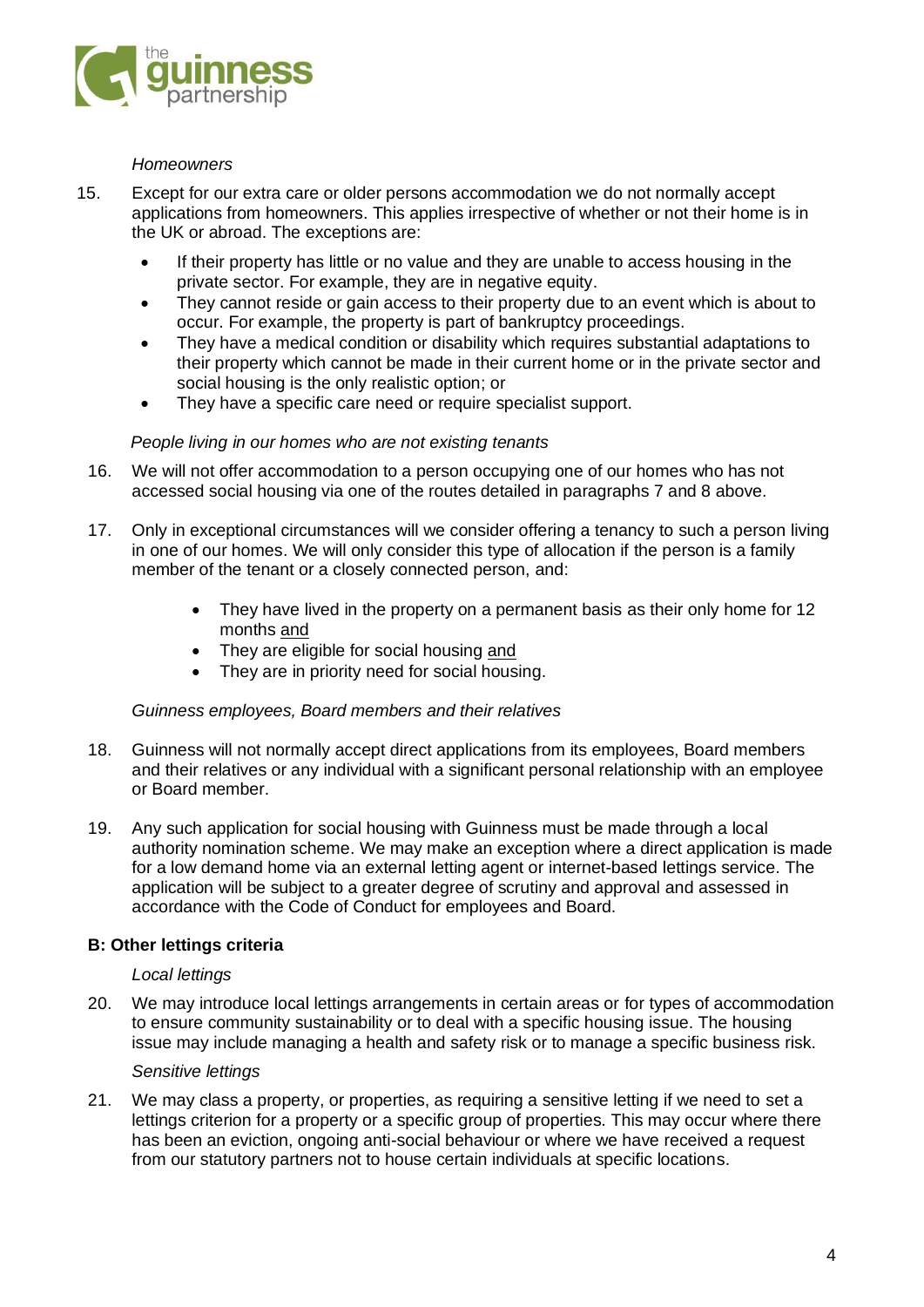

# **C: The application process**

- 22. All new and existing customers applicants will be asked to complete an application form and medical assessment form (if applicable) over the telephone. We will also provide application forms on-line or in paper form if required.
- 23. If the application form is not suitable for the needs of the individual, we will provide the information and an appropriate format or language. For example, this would apply to customers with partial or sight-loss, hearing impairment, literacy or learning difficulties.
- 24. All new and existing applicants will be asked to undertake a financial assessment before an offer of accommodation is made. This serves four purposes:
	- i. To ensure our homes are allocated to people who cannot afford accommodation in the private sector
	- ii. To ensure our charitable aims and criteria are met
	- iii. To assess the applicant's ability to pay the rent; and
	- iv. To offer advice and assistance on the payment of rent where appropriate.

### *Household members*

- 25. When assessing the housing application, we will only take the applicant's household members into account. A household member includes the main applicant's civil partner, partner or spouse; children (including fostered, adopted or step-children); and close relatives including parent, sister and brother.
- 26. We will consider extended family members provided the applicant can provide evidence that they are permanent members of the household.
- 27. We do not consider a lodger or a person sub-letting (or part sub-letting) as a member of the household.

*Bedroom Standard - applies to all housing applicants*

28. The size of accommodation we will offer is determined by the household composition:

| Single person or couple                                        | 1 bed          |
|----------------------------------------------------------------|----------------|
| Single person or couple with 1 child or confirmed<br>pregnancy | 2 bed          |
| Single person or couple with 2 children                        | 2 bed<br>3 bed |
| Single person or couple with 3 children                        | 3 bed<br>4 bed |
| Single person or couple with 4 or more children                | 3 bed<br>4 bed |
| Single person or couple with 5 or more children                | 5 bed<br>6 bed |

We will expect that:

- Each married or cohabitating couple will have a separate bedroom;
- Young persons 16 years and over will have a separate bedroom.

We will permit a bedroom to be shared by: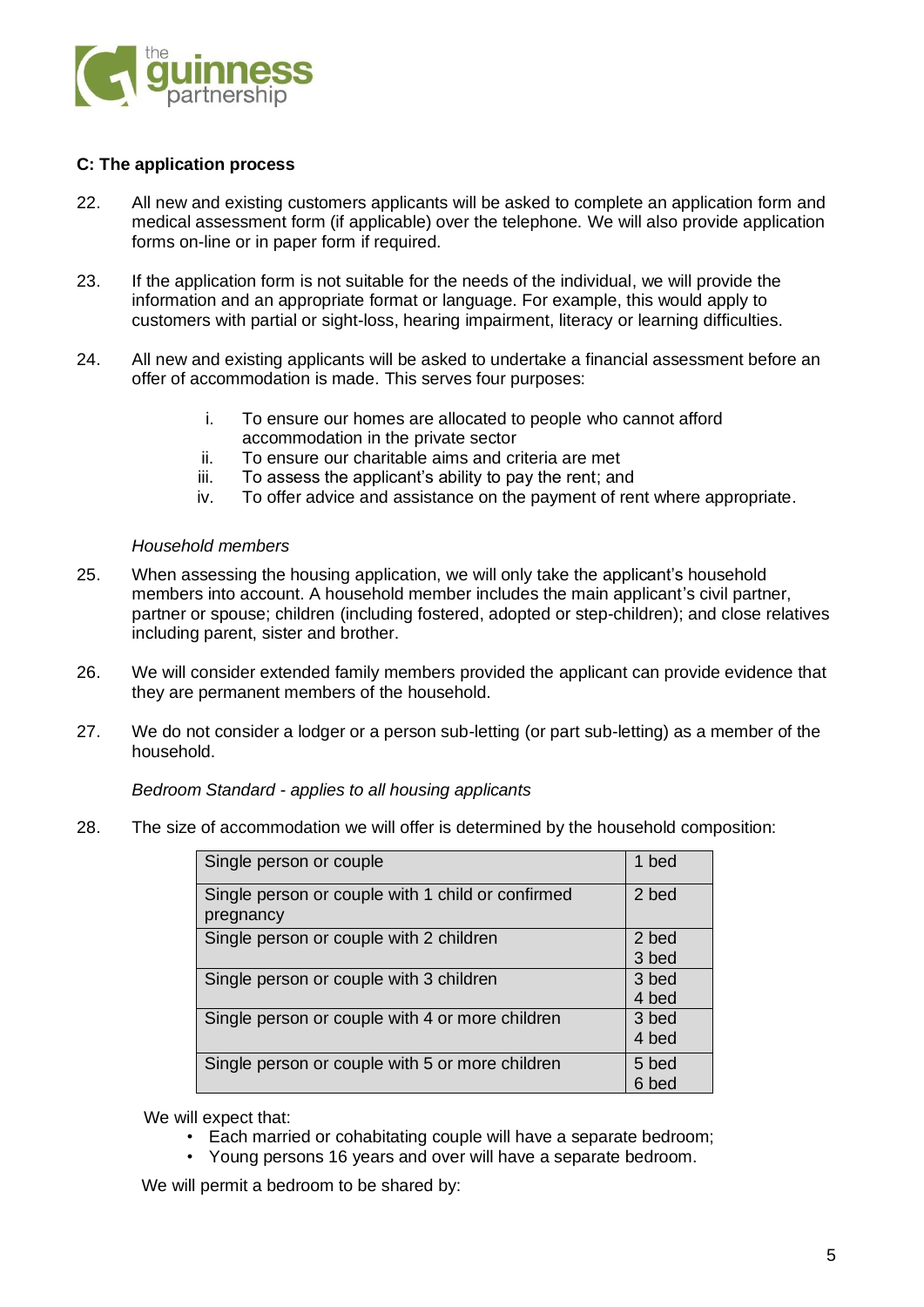

- Persons 10 years of age or over of the same sex;
- Children under the age of 10 years regardless of sex.

We will not permit:

- Children who are 10 years of age and over and are of different sexes to share a bedroom.
- 29. We will take account of an expectant mother and her child provided there are no other children in the household. In all other cases we will take account of the child when it is born. The calculation of the number of bedrooms required is based on the age and sex of each child.
- 30. We will not allocate a property where the household composition exceeds the English Housing Survey Bedroom standard (See definition at Annex 1). The exception to this is if we need to accommodate a large household. In these circumstances we may allocate a property provided the limits set out in s.325 and s.326 Housing Act 1985 are not exceeded.
- 31. We will take into account the need for an additional bedroom where:
	- The applicant receives support from carers who do not reside with them but need to stay overnight;
	- The applicant is a current or prospective foster carer or adoptive parent(s); or
	- There are medical reasons for requiring an additional bedroom.

We will ask applicants to provide evidence of their need for the additional bedroom.

### *Shared parenting arrangements*

- 32. We will accept children as members of the household where formal shared child parenting arrangements are in place. A formal shared parenting arrangement includes a court order or written confirmation of the shared childcare arrangement from a recognised mediator or solicitor.
- 33. We would not normally take children into account where an informal shared parenting arrangement is in place.
- 34. We reserve the right to limit the number of bedrooms allocated to ensure that the best use is made of our homes.
- 35. We may, subject to availability, offer bigger accommodation in areas of low housing demand provided the customer can meet the affordability criteria.

### *Number of offers made to applicants nominated by the local authority*

- 36. Once we receive a nomination, we will verify the information concerning the nominees' identity, housing history and current circumstances to ensure that they are entitled to, and suitable for, the home for which they have been nominated.
- 37. Where nominated applicants do not meet our criteria, or the local authority does not provide the relevant information required to enable us to fully assess the nominated applicant, we may refuse the nomination and explain our reasons for doing so to the local authority.
- 38. We will make an offer of accommodation in line with local authorities' nominations and choice-based letting agreements, where they are in place.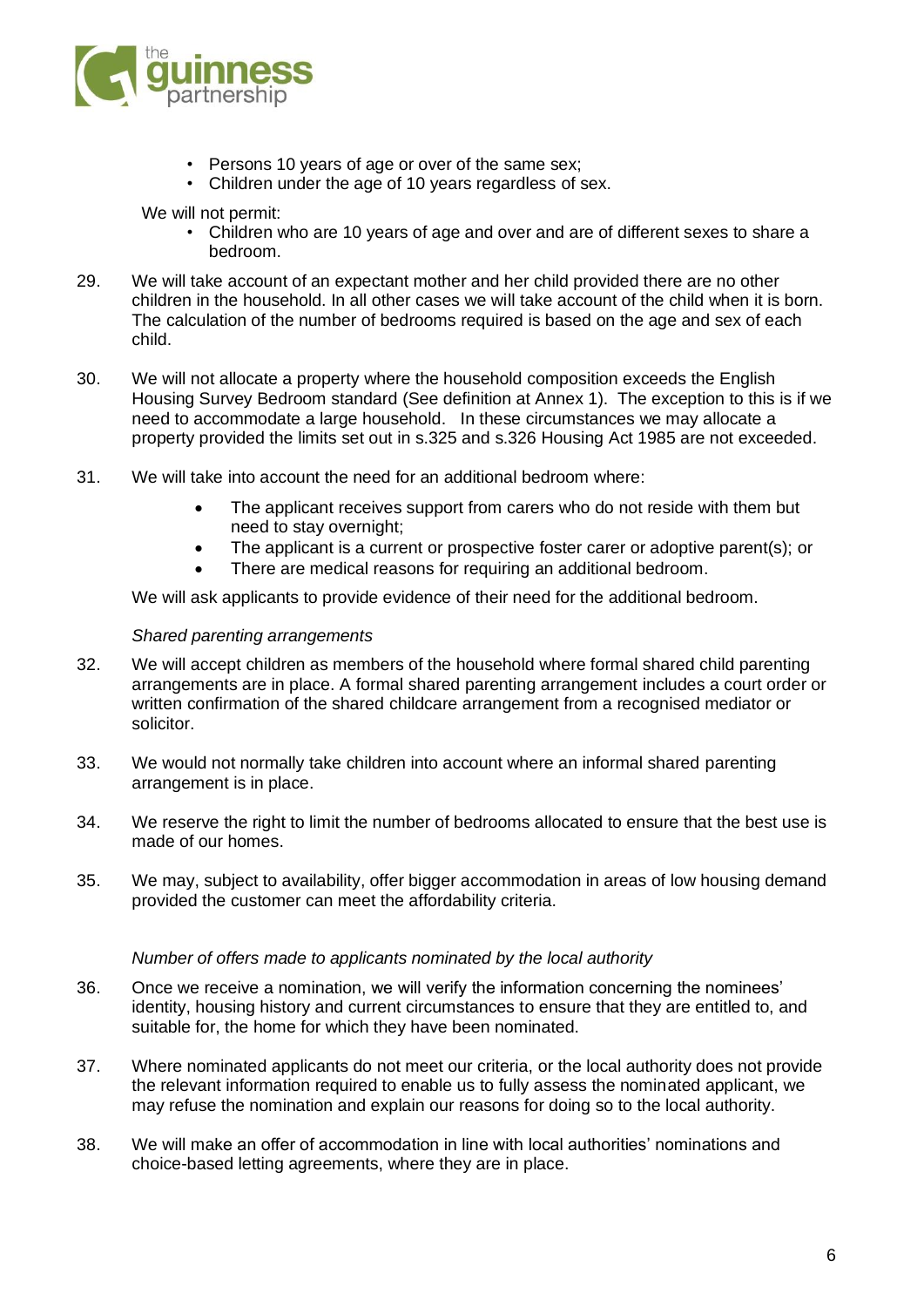

39. Where the applicant is statutorily homeless, we will only make one reasonable offer of accommodation in line with the s.193 Housing Act 1996. Where there is a dispute, we will refer the applicant back to the nominating local authority.

# **E: Refusing or suspending an application or nomination**

- 40. We will not adopt a blanket ban when refusing or suspending an application or nomination, but will consider all applications individually based on the following:
	- The seriousness, nature and age of the incident(s), breach of tenancy or debt
	- The applicant(s) individual and household circumstances, including any disabilities
	- The applicant(s) commitment to paying back the rent arrears or housing related debt where rent arrears or housing related debt apply.
- 41. We may suspend the application for an existing customer to the 'Your Choice' transfer scheme for any of the reasons mentioned in the above paragraph. We will review suspended applications annually.
- 42. We will co-operate with the local authority's policy on suspensions from choice-based lettings schemes or other waiting lists.

# **Grounds for refusal**

43. We would normally refuse an application or nomination in the following circumstances:

## *Behaviour*

- i. The applicant(s) or a member of the household has been evicted or eviction proceedings have begun by Guinness or any other social housing provider for breaches of the tenancy agreement;
- ii. Legal proceedings for any other breach of tenancy have commenced against the applicant(s) or any member of the household by Guinness or any other social housing provider;
- iii. The applicant(s) or a member of the household has a serious criminal conviction, and it is reasonable to conclude that if housed in that property it would pose a serious or significant risk of harm to employees, neighbours, the public, or contractors;
- iv. If we are satisfied that the applicant(s) or a member household is guilty of unacceptable serious behaviour enough to make them unsuitable to be a tenant. We will consider the following:
	- If there sufficient evidence that on the balance of probabilities (i.e. is it more likely than not) that the behaviour was serious enough to have entitled a social landlord to obtain a possession order, and
	- Whether it is reasonable to refuse the application based on the information provided taking into account the impact this allocation would have on the wider neighbourhood. For example, the person who caused the nuisance may no longer be a member of the household;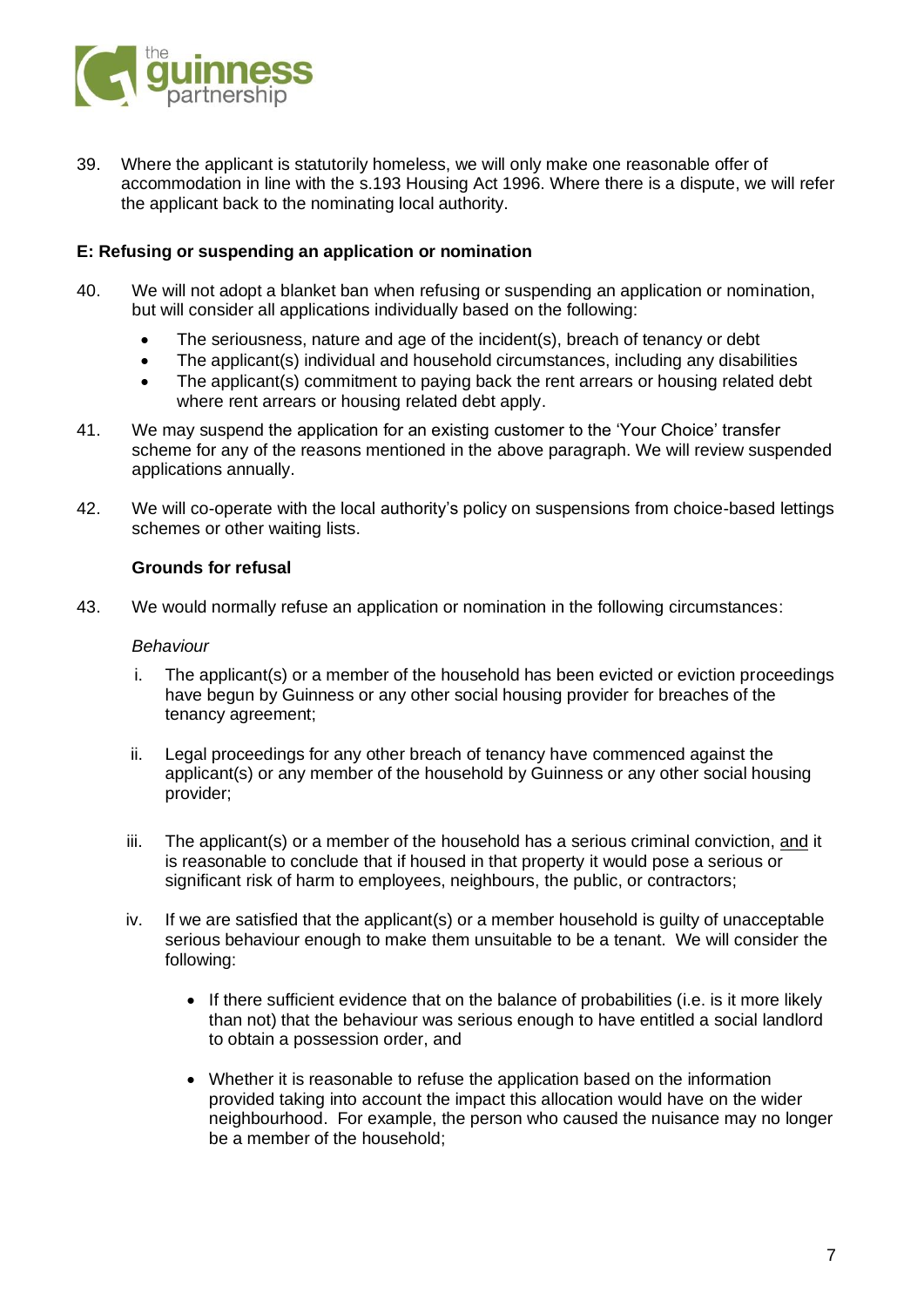

v. If the applicant(s) behaviour amounts to unacceptable customer conduct caused by excessive demands on our service. This includes, but is not limited to, verbal or physical abuse, unreasonably demanding behaviour, vexatious complaints and using slanderous or libellous language;

## *Rent, debt and affordability*

- vi. The applicant or the applicant's spouse, civil partner or co-habiting partner has outstanding rent arrears or other outstanding housing related debts owed to Guinness or any other social housing provider. We may however agree to move an existing customer who has been served a Notice Seeking Possession, or is subject to a suspended or postponed possession order if the rent arrears and housing debts are paid in full;
- vii. Where there is no reasonable prospect that the applicant will be able to affordable the rent and service charge on that specific property. The applicant may apply for alternative housing or reapply if their circumstances change;
- viii. Where the allocation would not be in accordance with our charitable aims. This means that the gross income, savings and assets exceeds the Guinness financial threshold. In other words, the applicant(s) would be refused if they can afford accommodation in the private sector. For existing tenants their tenancy will not come to an end, but they will not be able to move to another Guinness property.

# *Property*

- ix The applicant(s) does not meet the eligibility criteria for a specific property, such as our older persons or extra care accommodation, or there is a local lettings or sensitive lettings plan in place. This refusal does not mean that the applicant will not be considered for another property;
- x We will refuse the application if we cannot meet our obligations under any planning agreements or requirements, covenants or other legal restrictions. This refusal does not mean that the applicant will not be considered for another property;
- xi We may refuse to move an existing customer if they have not kept to the terms and conditions of their tenancy, including but not limited to:
	- Serious deterioration in the condition of the property;
	- Refusing access to the property to enable us to conduct a gas safety inspection.

### *Support*

xii The applicant(s) cannot sustain a tenancy without the support of a third party and inadequate, short-term or no support is available.

We may complete an assessment of the applicants housing needs to ensure that the property is suitable for the applicant's housing needs. We expect tenants to be able to maintain their home and tenancy, to look after their personal care and have the ability to manage their own conduct, especially in relation to antisocial behaviour.

### *Identity and fraud*

xiii The applicant(s) is not able to provide information to satisfy us of their identity or their right to rent or they are unable to provide us with information to enable us to assess their application;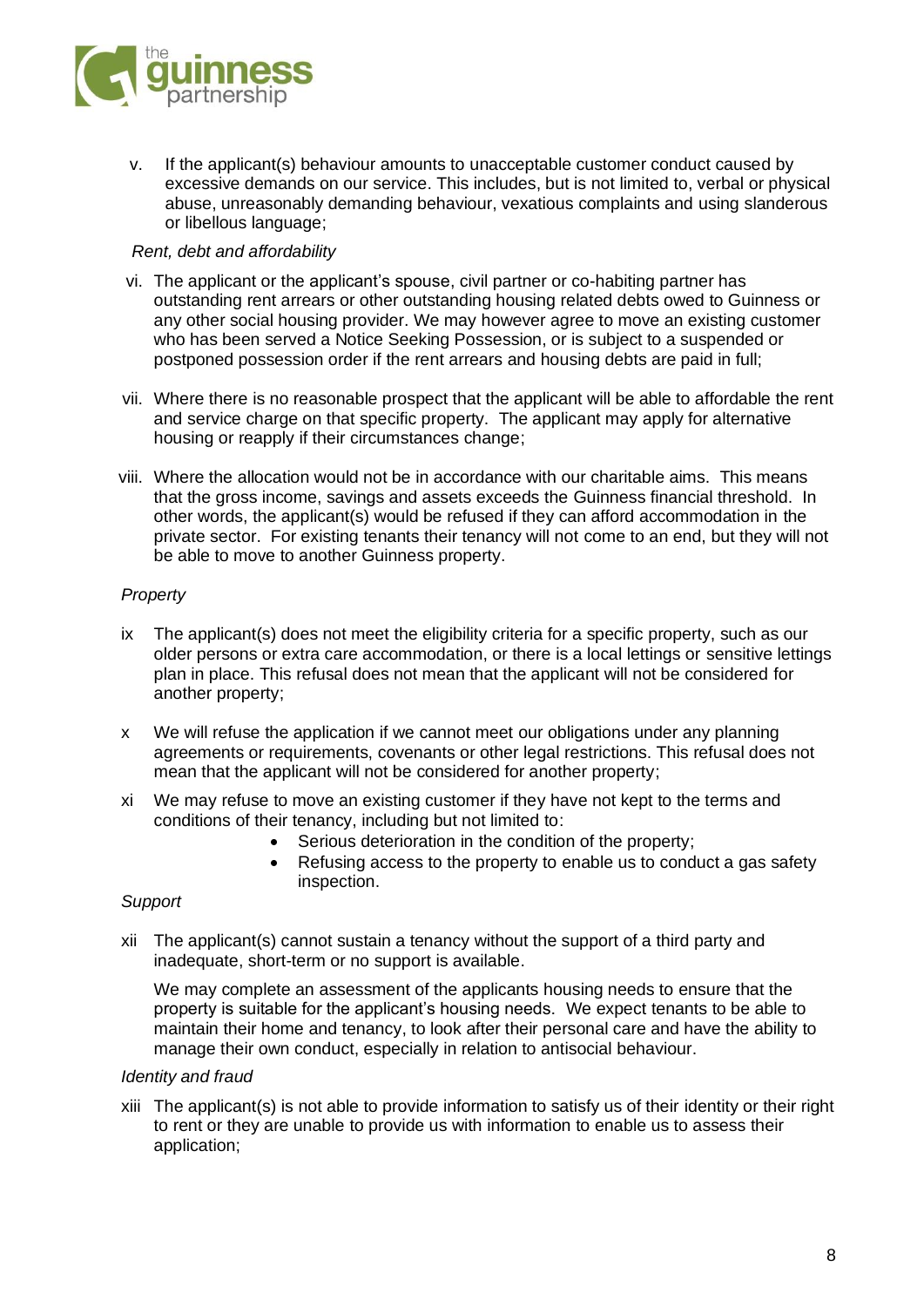

xiv The applicant(s) has made a false or fraudulent application either to us or to a local authority or has deliberately placed themselves in housing need;

## **Violent, sexual and other dangerous offenders**

- 44. We will not exclude high risk offenders including those subject to a Multi-Agency Public Protection Arrangement (MAPPA) from accessing housing unless there is an unacceptable risk.
- 45. When assessing applications our overriding priority is the protection of the public, our residents, employees and contractors.
- 46. We will carry out a risk assessment for high risk offenders including those subject to MAPPA and where appropriate will work with other relevant agencies in assessing the risk. We will refuse an application where measures to mitigate the risk are not sufficient.
- 47. We recognise that high risk offenders may themselves become a target of harassment and other crimes. We will ensure that the health and safety of high-risk offenders and their household are taken into consideration.
- 48. We will ensure that sensitive information is managed securely and will safeguard the rights of individuals regarding confidentiality and privacy. We will only share and disclose information when the law permits and in-line with the General Data Protection Regulations.

# **F: 'Your Choice' transfer scheme**

- 49. This section describes how Guinness customers wishing to move to another Guinness home will be able to use our transfer scheme called 'Your Choice'. In addition to 'Your Choice' customers may, if the rules permit, also apply to move using a local authority's own allocations scheme.
- 50. If an existing customer wishes to move to an area where we have agreed with the local authority that they are able to nominate 100% of applicants to us, customers will be unable to use 'Your Choice' and will only be able to apply to move through that local authority.
- 51. Customers who wish to use 'Your Choice' will be asked to register for the scheme. The date they register (the 'registration date') will be used, alongside any priority awarded for housing need, to determine the allocations shortlist. The customer with the highest priority who has been registered the longest will be invited to view the property and will have first refusal.

### *Advertising properties*

- 52. We will advertise vacant properties on our website. The numbers of properties we can advertise will be based on the agreement we have with each local authority. In general, we can list 20% of all our vacant properties on our website.
- 53. Specific lettings criteria are attached to some of our properties. This may include legal restrictions, age restrictions for designated older person's accommodation or where we have introduced a local or sensitive letting policy. If the customer does not meet the necessary criteria they will not be shortlisted.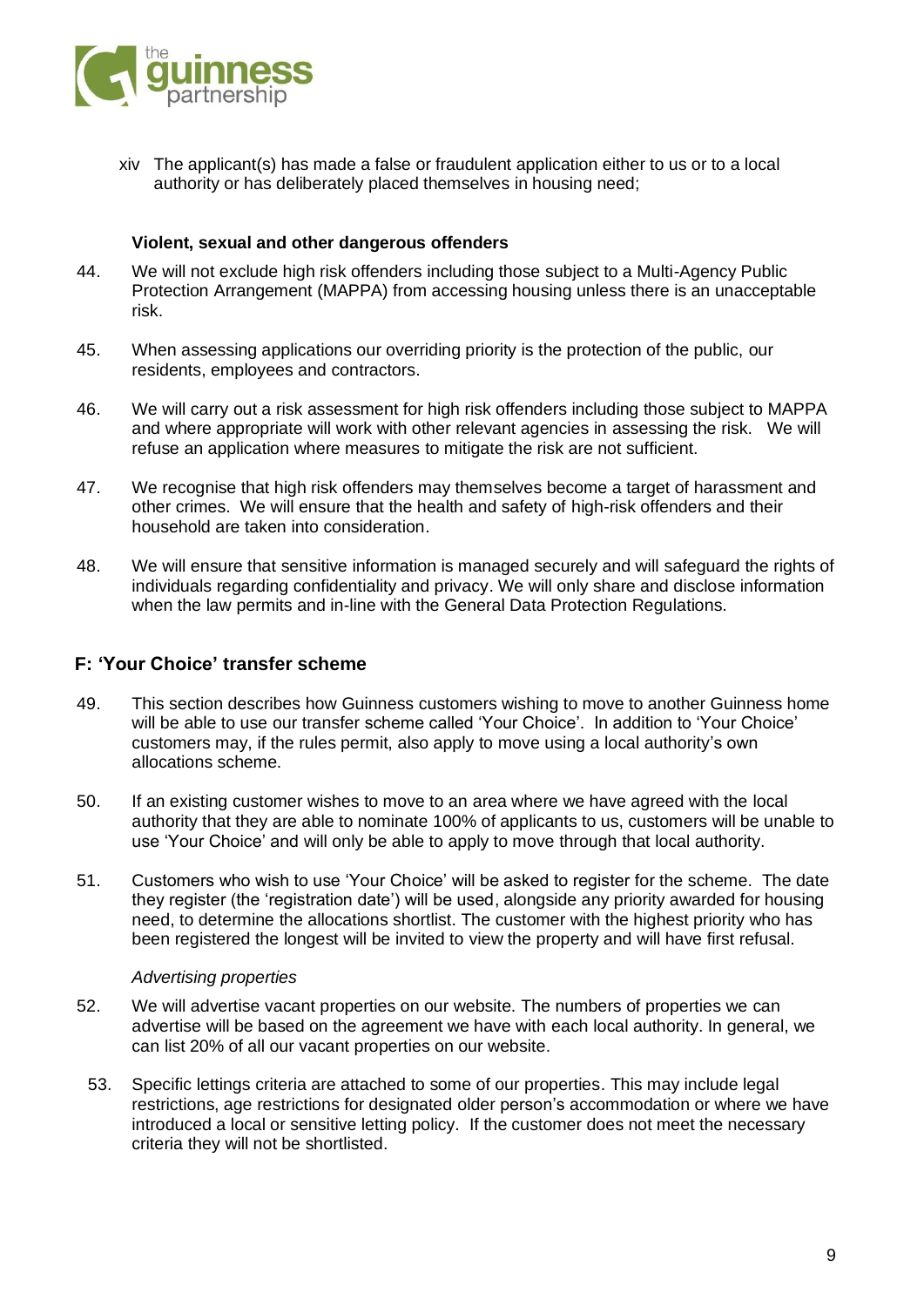

54. Due to the shortage of properties adapted or developed for people with disabilities preference will be given to those with appropriate needs and advertisements will clearly indicate which persons may express an interest.

# *Bidding*

- 55. Customers will only be eligible to express their interest (or 'bid') on vacant properties if they have registered prior to bidding. Customers will be able to bid for a property in any area of their choice.
- 56. Customers who anticipate having difficulty bidding for a property can arrange for someone to bid on their behalf (a proxy bid). We will support customers who want to access the 'Your Choice' this way (see *Proxy bidding* below).
- 57. We will advertise properties on the website regularly throughout the week and the bidding will be open for 48 hours per bidding round (referred to as 'the bidding window').
- 58. There will be no restriction on the number of bids that a customer can make and there will be no restriction on the number of properties a customer can bid for. The exception to this is when a customer has been selected to view a property or is in the process of being offered accommodation. In these circumstances they would not be entitled to bid on any further properties.

## *Proxy bidding*

- 59. We know that some customers may find our online transfer scheme harder to use than others. This may include customers who have low literacy skills, language or learning difficulties, mental health illnesses, no access to the internet, are in hospital, or otherwise find the bidding process difficult.
- 60. To ensure that all customers can access 'Your Choice' we will allow another person to bid on a customer's behalf. Alternatively, if there is no-one available to support the customer, our Applications Team can make bids on a customer's behalf if they wish.

# **Application and prioritising**

61. At the end of the bidding window we will ask customers to complete an application form and medical assessment form (if applicable).

### *Supporting evidence*

- 62. We will ask customers to supply evidence of their housing need. We may conduct a home visit to confirm the information provided in the application form.
- 63. If evidence is not submitted or the evidence is insufficient for us to be able to award priority or if a home visit has been refused, we will, after 14 days, place the customer in the low or no housing need category. The exception to this is if the customer has a complex medical condition and more time is needed to assess the housing need.

### *Medical assessment*

64. Customers who have a medical need to move will be asked to complete a medical selfassessment form. If the circumstances are not clear, or the medical condition is complex, we will send the medical self-assessment form to an independent medical assessor.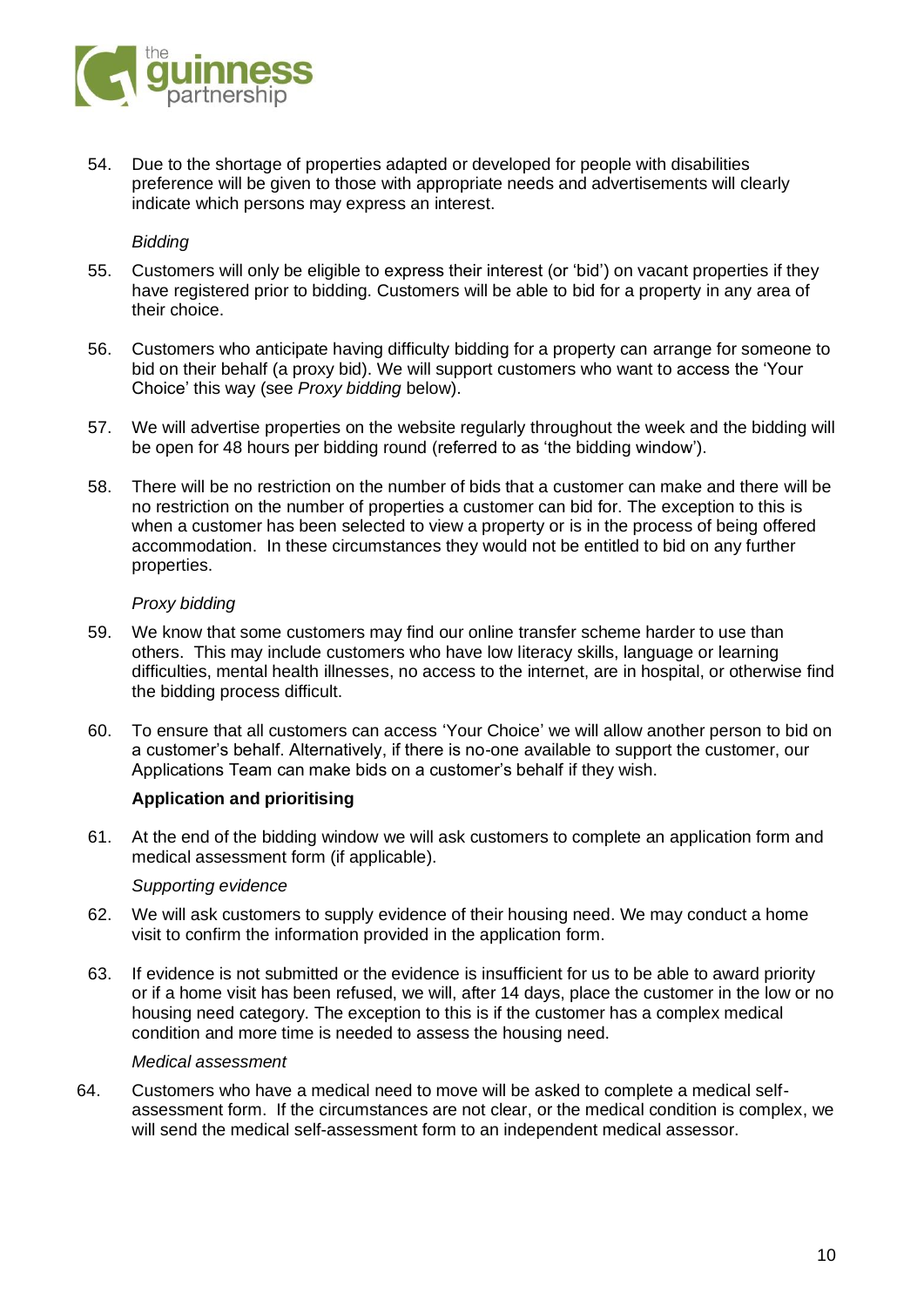

- 65. Customers will need to be able to demonstrate that their current housing situation is having an adverse effect on their medical condition and that the condition would be substantially improved if they moved.
- 66. We will assess the evidence as a whole and grant the highest priority possible. Two or more categories of need within the same priority will not create a higher priority. For example, where the application indicates both overcrowding by one bedroom and a medium medical need, the customer will fall into the medium need category.
- 67. Where there is evidence of more than one household member having a priority need, the application will be awarded the highest individual priority. For example, if person one is assessed as having a medium priority and person two is assessed as having a high priority then high priority will be awarded.
- 68. Similarly, if more than one member of the household has a medical condition, the medical condition attracting the highest priority will be used when determining the level of priority for the application.
- 69. In exceptional and complex cases, we may consider a management move. This will be reviewed on a case by case basis.

# **Priority bands**

70. We will prioritise customers in the following way based on the information provided.

| <b>High</b>   | Customers with significant and serious<br>housing need |
|---------------|--------------------------------------------------------|
| <b>Medium</b> | Customers with moderate housing need                   |
| .ow           | Customer with no or low housing need                   |

- 71. To be placed in the **high priority band** one of the following will need to be met:
	- i. The customer needs to move quickly because there is evidence of significant and immediate problems associated with the occupation of their current home. There must be evidence of ongoing personal risk to the applicant or a member of the household, but it does not have to be urgent or imminent or there is a significant and insurmountable problem with the tenant's occupation of their current home.
	- ii. The current housing conditions are having a major adverse effect on the medical condition of the applicant or a member of the household and will be substantially improved by the move.
	- iii. The customer is overcrowded by two bedrooms. Overcrowding will be measured against The English Housing Survey Bedroom standard.
	- iv. The customer is under occupying their current home and wants to downsize by two or more bedrooms. The number of bedrooms being released will be decided by the tenant. They will be permitted to move to a smaller property even if they will be under occupying their new home.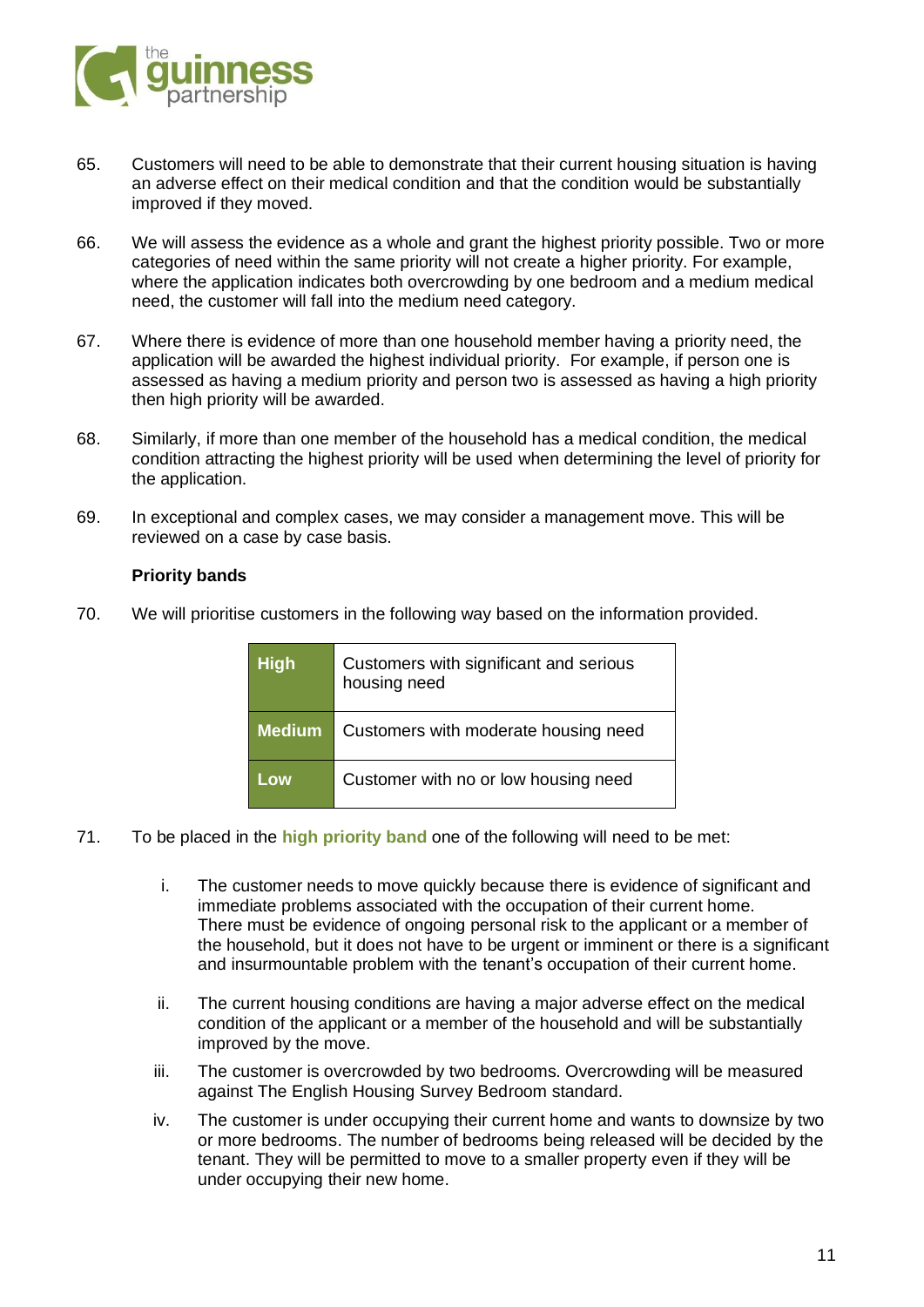

- 72. To be placed in the **medium priority band** one of the following needs to be met:
	- i. The current housing conditions are having a adverse effect on the medical condition of the applicant or a member of the household and will be substantially improved by the move.
	- ii. The customer is overcrowded by one bedroom. Overcrowding will be measured against The English Housing Survey Bedroom standard.
	- iii. The customer is under occupying their current home and want to downsize by one bedroom. The number of bedrooms being released will be determined by the tenant. They can move to a smaller property and still under occupy their new home.
	- iv. The property has been significantly adapted for use by a disabled person and the adaptation is no longer needed. For example, there is a wheelchair standard lift at the property or low-level cupboards.
	- v. Welfare and work. This applies when an existing tenant needs to move to be close to work (full-time or part-time) or to give or receive care on a permanent basis (this includes child care or caring for an elderly family member).
- 73. All other customers will be placed in the **no or low housing need** band. If the customers circumstances change and supporting evidence is provided, they may be reassessed and where placed in a higher priority

## *Selection of applicants*

- 74. Provided they meet the eligibility criteria and pre-tenancy checks the customer with the highest priority will normally be invited to view the property. If they are not eligible or refuse the property, the next person on the list will be invited to view the property and so on.
- 75. Where two customers have the same priority the customer with the earliest 'registration date' will be invited to the view the property first.
- 76. In exceptional circumstances we may not invite the customer with the highest priority to view the property. This could occur where a customer has a very specific housing requirement, such as the need to install specialised disabled equipment and facilities.

### **G: Management moves**

- 77. This section describes how, in exceptional circumstances, we may agree to move an existing customer to another property outside 'Your Choice'. This is called a 'management move' and it is intended to be used when:
	- i. A customer needs to move urgently due to the threat of or actual violence or harm. This applies when there is an imminent risk to them or a member of their household if they remain at that property or
	- ii. A customer needs to move in exceptional circumstances. There must be evidence of a significant and insurmountable problem associated with the tenant's occupation of their current home.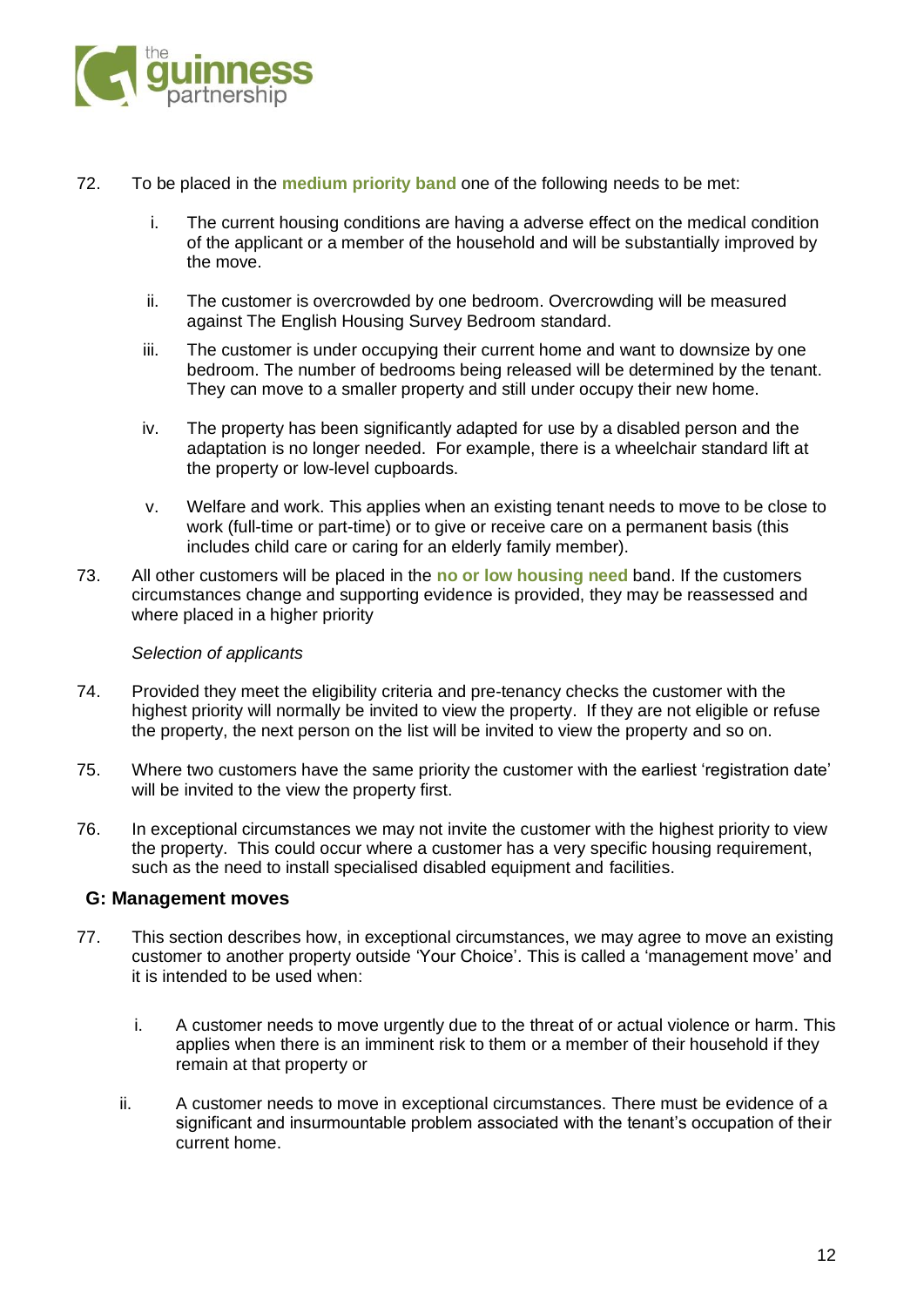

- 78. Where more than one household needs a 'management move' we will hold a waiting list and offer accommodation on a first come, first served basis. The exception is where there is evidence that the household is at immediate and significant risk of harm. In these cases, we may offer this household accommodation first.
- 79. We will make one reasonable offer of accommodation. If this offer is refused the customer will revert to bidding on 'Your Choice'.
- 80. A customer would normally remain on the 'management move' waiting list for twelve weeks. However, we may extend this period if, for example,
	- We agree that a suitable property has not become available
	- We have received a recommendation from the police, social services or other statutory body
	- Domestic abuse is involved, and the customer is seeking a managed exit from the property.
- 81. Customers awarded a management move will be offered, if possible, a property of the same size and type. The exception to this is if to do so would result in:
	- overcrowding or perpetuate overcrowding
	- the property continuing to have an adverse effect on the customer's medical condition

Where we are unable to offer similar accommodation we will offer accommodation based on the Bedroom Standard as set out in paragraphs 29-36 above.

### *Refusals*

82. We do not normally allow customers to move to another Guinness property if they are subject to any of the grounds for refusal set out in this policy. In exceptional circumstances we may allow the move if there is clear supporting evidence that the customer or a member of their household is at immediate risk of serious harm.

# **H: Moves due to decanting, redevelopment or regeneration**

- 83. Customers may be required to move if their current accommodation becomes uninhabitable, for example due to fire or if we are unable to undertake major repairs when the customer is still living in the property. In these circumstances we will offer temporary accommodation. This is not an allocation and will be arranged outside this policy. See Decant policy.
- 84. Customers who are asked to move as part of a redevelopment or regeneration programme will be made an offer of accommodation separate to this policy. To help facilitate these moves, we may use either 'Your Choice', or we may use management moves, or a combination of both.

## **I: Allocations through direct marketing**

- 85. This section describes how we allocate a home when all other allocation options have been exhausted.
- 86. We will advertise a property through an internet or locally based lettings service direct to the public when:
	- The local authority is unable to provide a nomination for the property:
	- The property cannot be let through a local authority choice based lettings scheme; and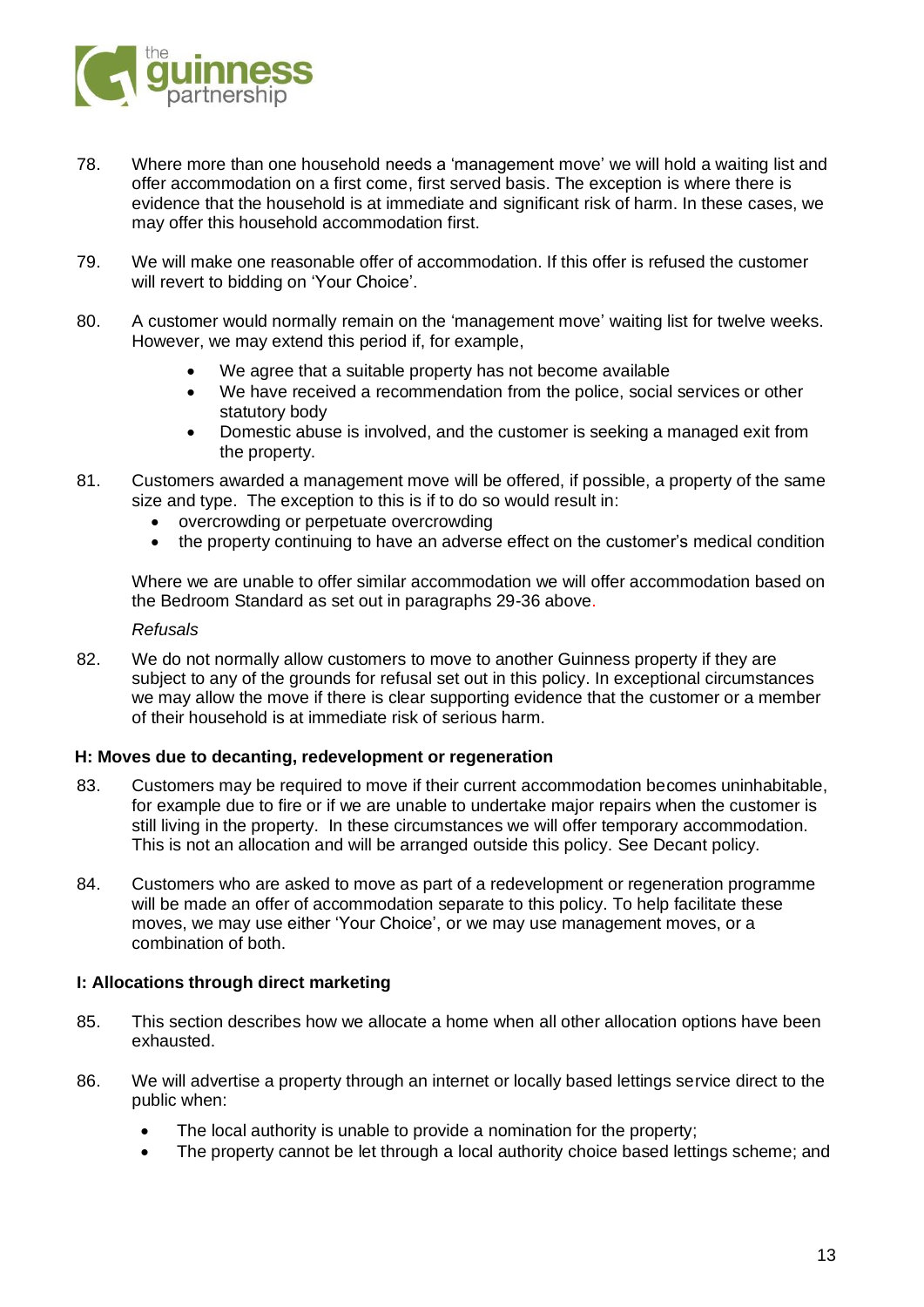

- We are unable to let the property to someone on 'Your Choice' or any of our other waiting lists.
- 87. We will make it clear in all our advertisements the general nature of who we may let our properties as a registered provider of social housing and the requirement to satisfy our charitable aims.
- 88. All direct applicants will be subject to the same eligibility and allocations criteria as set out in this policy.
- 89. Existing customers will be able to apply for housing via direct marketing and they will be prioritised according to housing need as set out in this policy. When there are multiple applicants for a property from within the same priority, we will offer accommodation based on the date the expression of interest was received.
- 90. Where applicants have no housing need, we will offer accommodation on a first come first served basis.
- 91. If a Guinness customer applies for housing through the direct marketing route, we will prioritise them over non-Guinness customers.

## **J: Right to review**

- 92. We will operate a review process for customers who wish to have an offer of accommodation or an allocations decision reviewed. Requests to review the allocations decision should be made within seven days of being notified of the decision.
- 93. A review will not be treated as a complaint but is in place to ensure that any decision made is reasonable and justified. The review will be conducted by a senior manager from Customer Services who was not involved in the original decision.
- 94. Where there is a dispute about an offer of accommodation, we will withdraw the offer and relet the property to ensure that rental loss is minimised.
- 95. We will ensure that alternative arrangements are made for applicants with impairments, learning difficulties or where English is not their first language. These applicants will not be prevented from making an appeal as a result of any such difficulties.

## **Monitoring**

- 96. We will record all lettings as required by the Continuous Recording of Lettings (CORE) system. This does not include personal information.
- 97. We will publish on the website every quarter the lettings outcome from 'Your Choice'.

# **Period of review**

98. Our review programme is driven by service improvement initiatives, changes to legislation, regulation, evolving good practice or feedback from customers and other key stakeholders. Typically, we review policies on a three yearly cycle.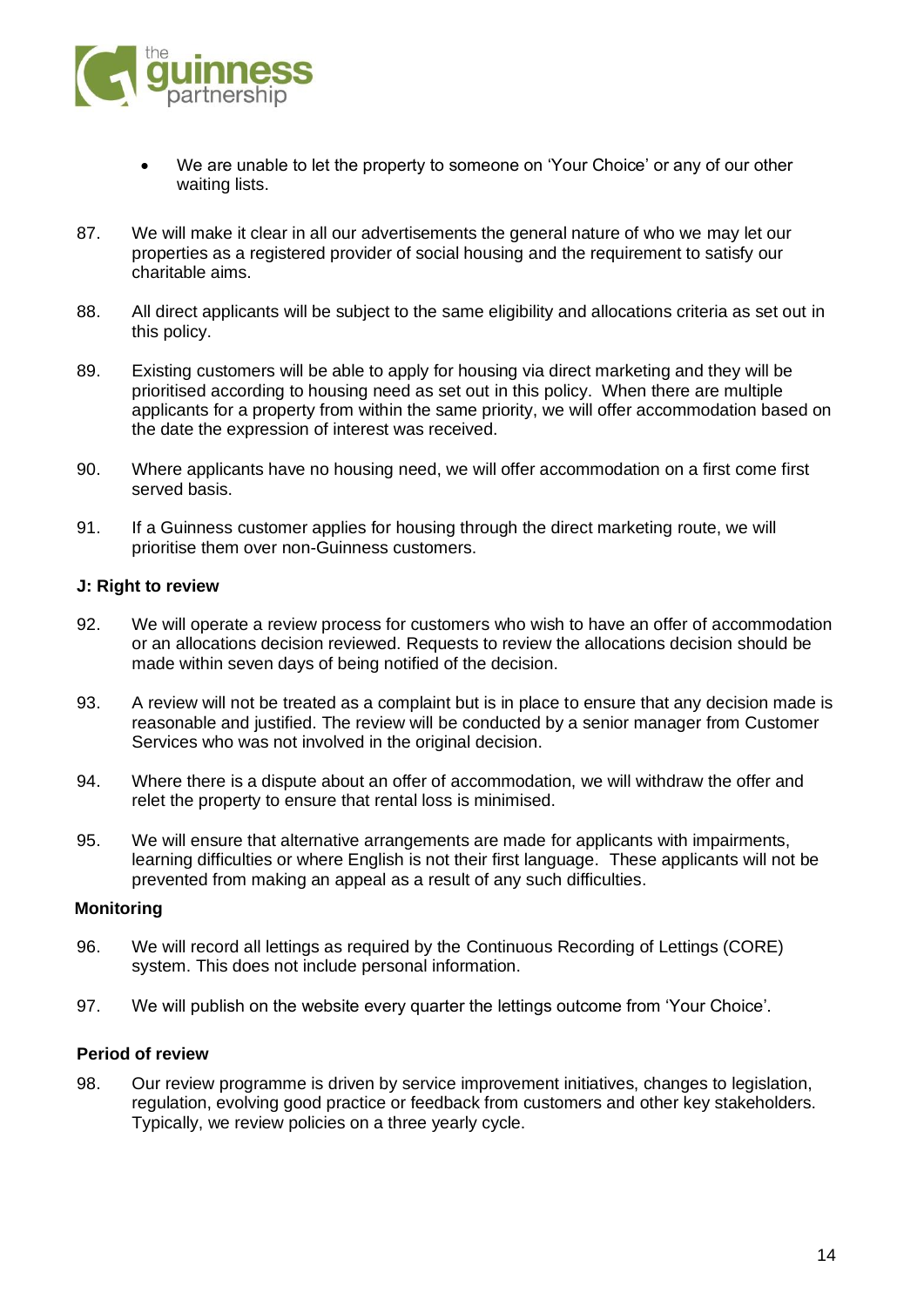

# **Key legal and regulatory references**

- Housing Act 1985
- Housing Act 1996
- Housing and Regeneration Act 2008
- Equality Act 2010
- Regulator of Social Housing Regulatory Standards 2012
- Immigration Act 2014
- General Data Protection Regulations 2018

# **Related policies**

- Decant policy
- Diversity and inclusion policy
- Home loss and disturbance policy
- Tenancy policy
- Tenancy fraud policy

| <b>Version number</b>                  | 4.2                                                                                                                         |
|----------------------------------------|-----------------------------------------------------------------------------------------------------------------------------|
| Policy approved by                     | Principles approved by the Executive Team and policy approved<br>by Trafford Wilson Executive Director of Customer Services |
| Policy approval date                   | 22 July 2020 (4.2 approved March 2021)                                                                                      |
| <b>Policy effective from</b>           | 7 September 2020                                                                                                            |
| <b>Policy review date</b>              | <b>July 2023</b>                                                                                                            |
| <b>Equality analysis approval date</b> | <b>July 2020</b>                                                                                                            |
| <b>Policy author</b>                   | Helen Hudson, Housing Policy Manager                                                                                        |
| <b>Policy owner</b>                    | <b>Trafford Wilson Executive Director of Customer Services</b>                                                              |
|                                        |                                                                                                                             |

| <b>Version history</b> |                                                  |                                                                                                                                                                     |
|------------------------|--------------------------------------------------|---------------------------------------------------------------------------------------------------------------------------------------------------------------------|
| <b>Version number</b>  | <b>Review trigger</b>                            | Brief description of the main changes                                                                                                                               |
| 1.0                    | Single Core<br><b>Systems</b>                    | This was the first version of the policy.                                                                                                                           |
| 2.0                    | Applications and<br>lettings team<br>restructure | To accommodate medical assessments, Change in EU status of<br>Romanians, amendments to accommodate Localism Act.                                                    |
| 3.0                    | Introduction of<br>direct marketing              | Direct waiting list closed. Removal of related bandings including<br>homelessness and insecurity of tenure. In addition, removal of<br>priority for welfare reform. |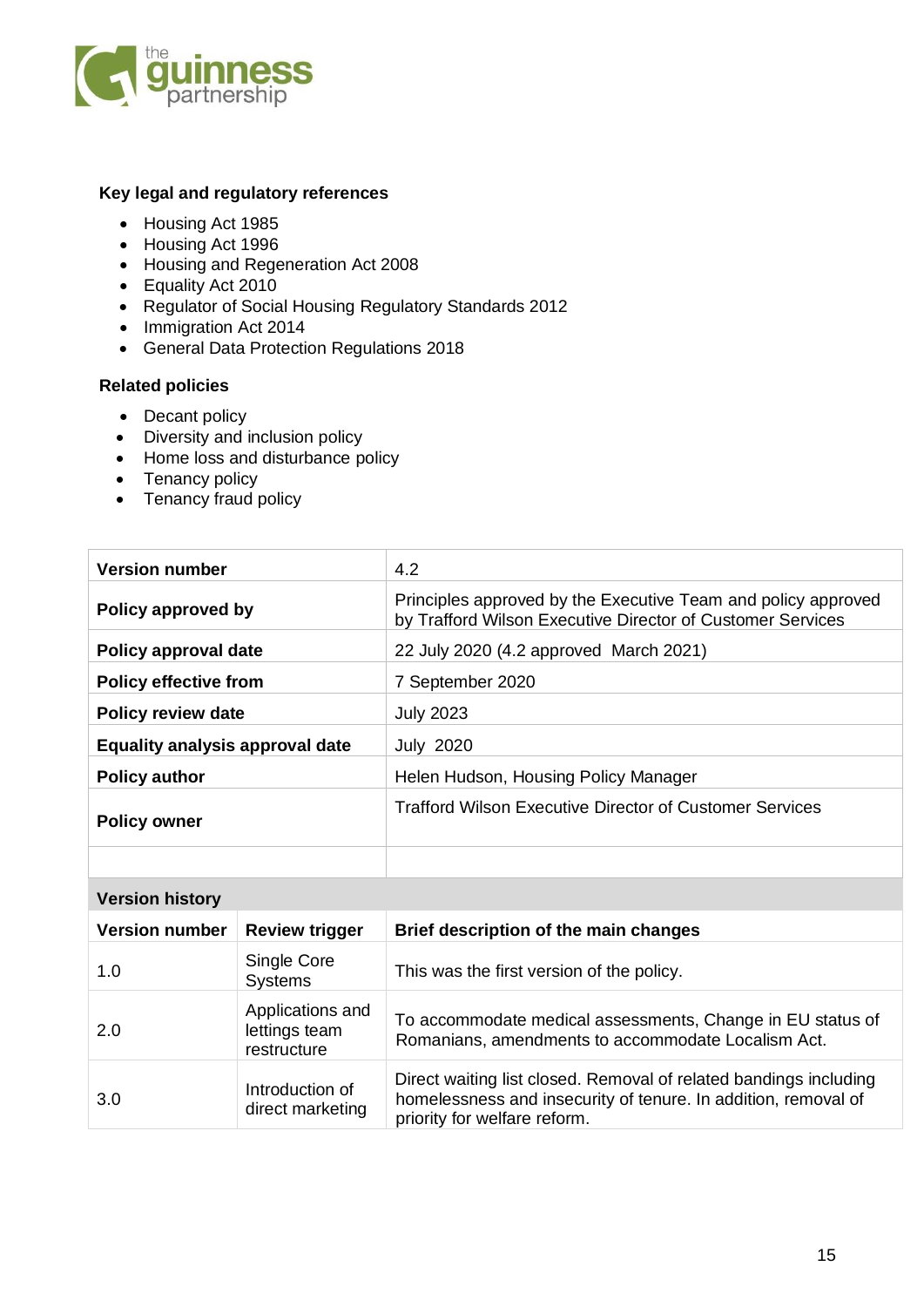

| 4.0 | Introduction of<br>'Your Choice'<br>scheme | Removal of all waiting lists. Introduction of 'YourChoice' a Choice<br>Based Lettings Scheme for transferring tenants.<br>Additional grounds for refusal for breaches of tenancy and serious<br>unacceptable behaivour plus clarifications around other grounds<br>for refusal.<br>Cyclical review. |
|-----|--------------------------------------------|-----------------------------------------------------------------------------------------------------------------------------------------------------------------------------------------------------------------------------------------------------------------------------------------------------|
| 4.1 | Minor<br>amendments                        | Removal of offer of like-for-like accommodation for Management<br>Moves.<br>Removal of specific bidding days due to operational changes.                                                                                                                                                            |
| 4.2 | Post EU<br>regulations                     | Removal of references to EU rights and insertion of new<br>Immigration regulations.<br>Approved by Trafford Wilson Executive Director of Customer<br>Services 6 April 2021                                                                                                                          |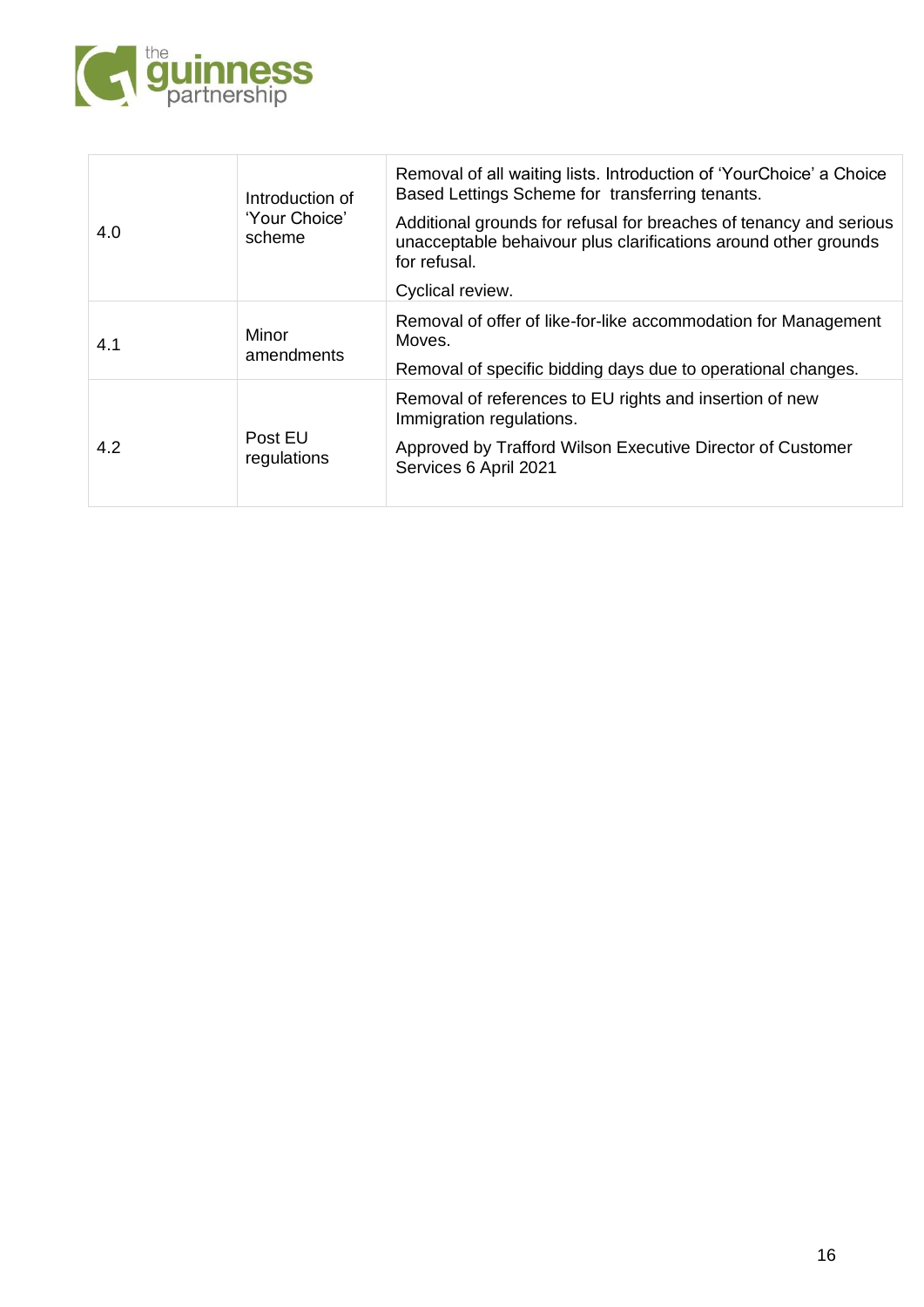

# **Annex 1: Definitions**

| <b>Term</b>                                          | <b>Description</b>                                                                                                                                                                                                                                                                                                                                                                                                                                                                                                                                                                                       |
|------------------------------------------------------|----------------------------------------------------------------------------------------------------------------------------------------------------------------------------------------------------------------------------------------------------------------------------------------------------------------------------------------------------------------------------------------------------------------------------------------------------------------------------------------------------------------------------------------------------------------------------------------------------------|
| Affordable rent                                      | Affordable Rent was introduced in 2011. Registered Providers like<br>Guinness can let homes at an Affordable Rent when they enter into a<br>new housing supply delivery agreement with either the Homes and<br>Communities Agency (HCA) or the Greater London Authority (GLA).<br>Affordable Rent is set at up to 80% of the Market Rent for the home.<br>Therefore, it is usually higher than Social Rent.                                                                                                                                                                                              |
| Allocation                                           | This describes the method of apportioning and prioritising available<br>homes to let for customers.                                                                                                                                                                                                                                                                                                                                                                                                                                                                                                      |
| Applicants                                           | These are new or existing customers applying for housing through the<br>local authority or directly to Guinness.                                                                                                                                                                                                                                                                                                                                                                                                                                                                                         |
| Asylum seeker                                        | This is a person who has made a claim for asylum and the claim is<br>under review. Asylum seekers are not entitled to social housing.                                                                                                                                                                                                                                                                                                                                                                                                                                                                    |
| Charitable aims                                      | This refers to the fact that Guinness is a charitable community benefit<br>society whose aims include the provision of housing to people on low<br>incomes.                                                                                                                                                                                                                                                                                                                                                                                                                                              |
| <b>Choice Based</b><br>Lettings scheme<br>(CBL)      | This is the general name which is used to by landlords and local<br>authorities to describe a method used to let homes. This is not a waiting<br>list. Properties available to let are advertised at regular intervals and<br>applicants are invited to apply (bid) to be considered for a property of<br>their choice.                                                                                                                                                                                                                                                                                  |
| Closely connected<br>person                          | This generally means people who are established members of the<br>household akin to a family member. It may also mean a person who<br>with the tenant akin to a joint tenant. It does not mean a lodger or a<br>person subletting.                                                                                                                                                                                                                                                                                                                                                                       |
| Customer                                             | This is a general term used in this policy which includes tenants,<br>members of the household, licensees and members of the public.                                                                                                                                                                                                                                                                                                                                                                                                                                                                     |
| Decanting                                            | Where tenants are required to move from their homes on a permanent<br>or temporary basis                                                                                                                                                                                                                                                                                                                                                                                                                                                                                                                 |
| <b>English Housing</b><br>Survey bedroom<br>standard | A standard number of bedrooms is allocated to each household in<br>accordance with its age/sex/marital status composition and the<br>relationship of the members to one another. A separate bedroom is<br>allocated to each married or cohabiting couple, any other person aged<br>21 or over, each pair of adolescents aged 10-20 of the same sex, and<br>each pair of children under 10. Any unpaired person aged 10-20 is<br>paired, if possible, with a child under 10 of the same sex, or, if that is<br>not possible, he or she is given a separate bedroom, as is any unpaired<br>child under 10. |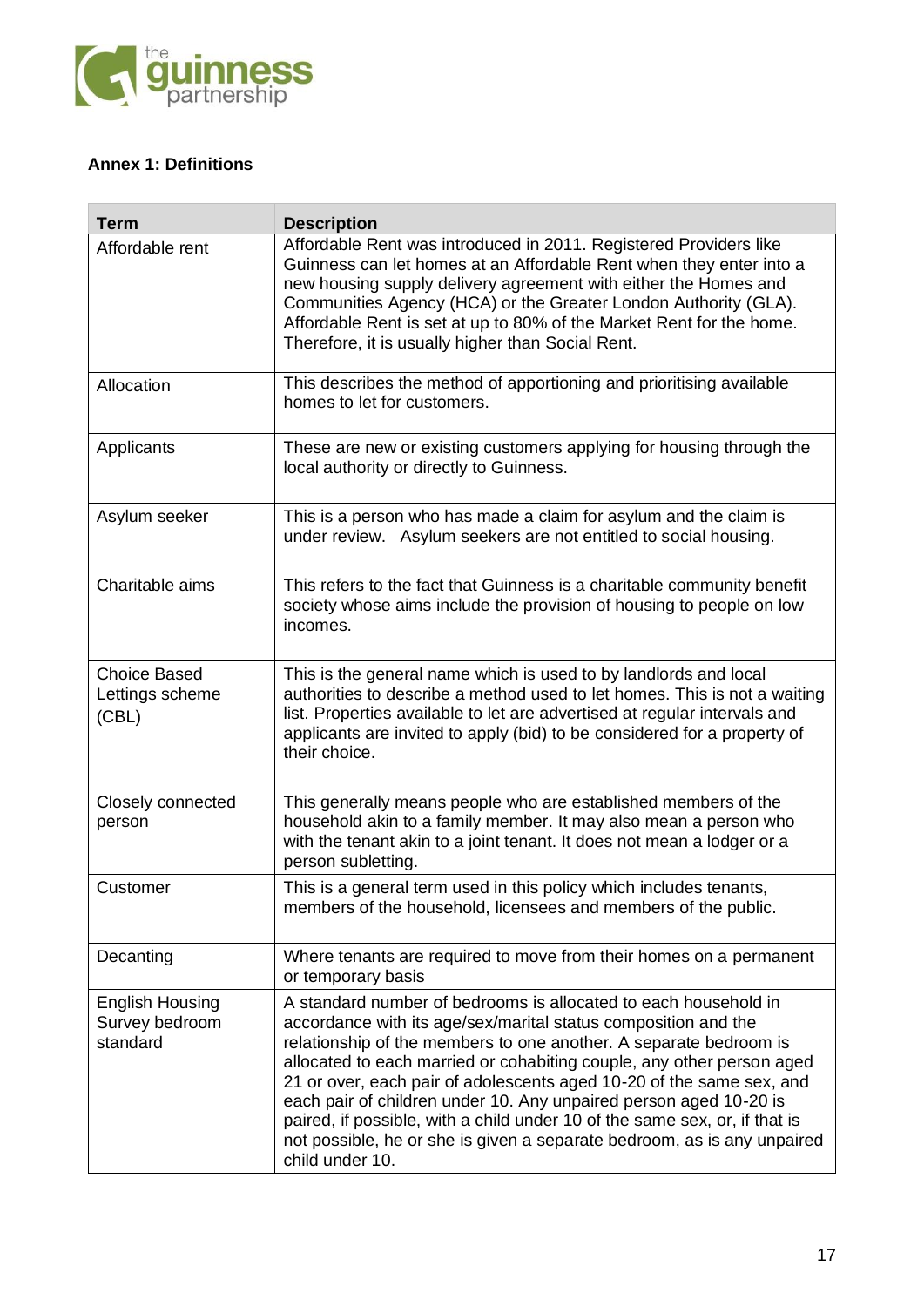

| Family member                  | Civil partners, partners, spouses, children of the applicant or tenant<br>which include fostered or adopted, step-children; and close relatives<br>including parent, sister and brother, grandchildren, grandparents. It may<br>also include extended family members such as cousins.                                                                                                                                                                                                                             |
|--------------------------------|-------------------------------------------------------------------------------------------------------------------------------------------------------------------------------------------------------------------------------------------------------------------------------------------------------------------------------------------------------------------------------------------------------------------------------------------------------------------------------------------------------------------|
| Housing need                   | Housing need is an indicator of lack of housing whether this is a lack of<br>bedroom space or lack of appropriate housing for a household's<br>medical condition. In this policy 'housing' need also refers to need for<br>appropriately sized accommodation or the need to move for a specific<br>reason, such as work or care.                                                                                                                                                                                  |
| Legal proceedings              | For the purposes of this policy legal proceedings are commenced when<br>we serve on you or anyone else living at your home:<br>• A Notice Requiring Possession<br>A Notice of Seeking Possession<br>• A Notice to Quit; or<br>• An Application for an Injunction                                                                                                                                                                                                                                                  |
| Mental capacity                | Mental capacity is the ability to make a decision. If a person lacks<br>capacity, they have an impairment or disturbance that leaves them<br>unable to make a decision.                                                                                                                                                                                                                                                                                                                                           |
| Priority need                  | As set out in s.189 Housing Act 1996<br>A pregnant woman or a person with whom she resides<br>A person with dependent children<br>A person who is vulnerable as a result of old age, mental illness<br>or handicap or physical disability or other special reasons<br>A person who is homeless or threatened with homelessness as<br>a result of an emergency such a flood, fire or other disaster.                                                                                                               |
| Refugee                        | This is a person who has made a claim for asylum which has been<br>accepted and they have subsequently been awarded limited leave to<br>remain in the UK.                                                                                                                                                                                                                                                                                                                                                         |
| Right to rent                  | A legal requirement for private landlords to check that new tenants have<br>the right to be in the UK before renting out their property.                                                                                                                                                                                                                                                                                                                                                                          |
| Serious criminal<br>conviction | For the purposes of this policy a serious criminal conviction is one<br>which is not trifling. It usually means an indictable offence. For example,<br>Offences against the Person Act (threats to kill, grievous bodily<br>harm, actual bodily harm)<br>Sexual Offences;<br>Theft (robbery, burglary);<br>Criminal damage (Threat or actual destruction or damage of<br>property, arson)<br>Offences not considered serious are, for example,<br>Common assault<br>Driving offences<br>Low value criminal damage |
| Social rent                    | Social Rent is used to describe rents that are based on a formula set by<br>Government.                                                                                                                                                                                                                                                                                                                                                                                                                           |